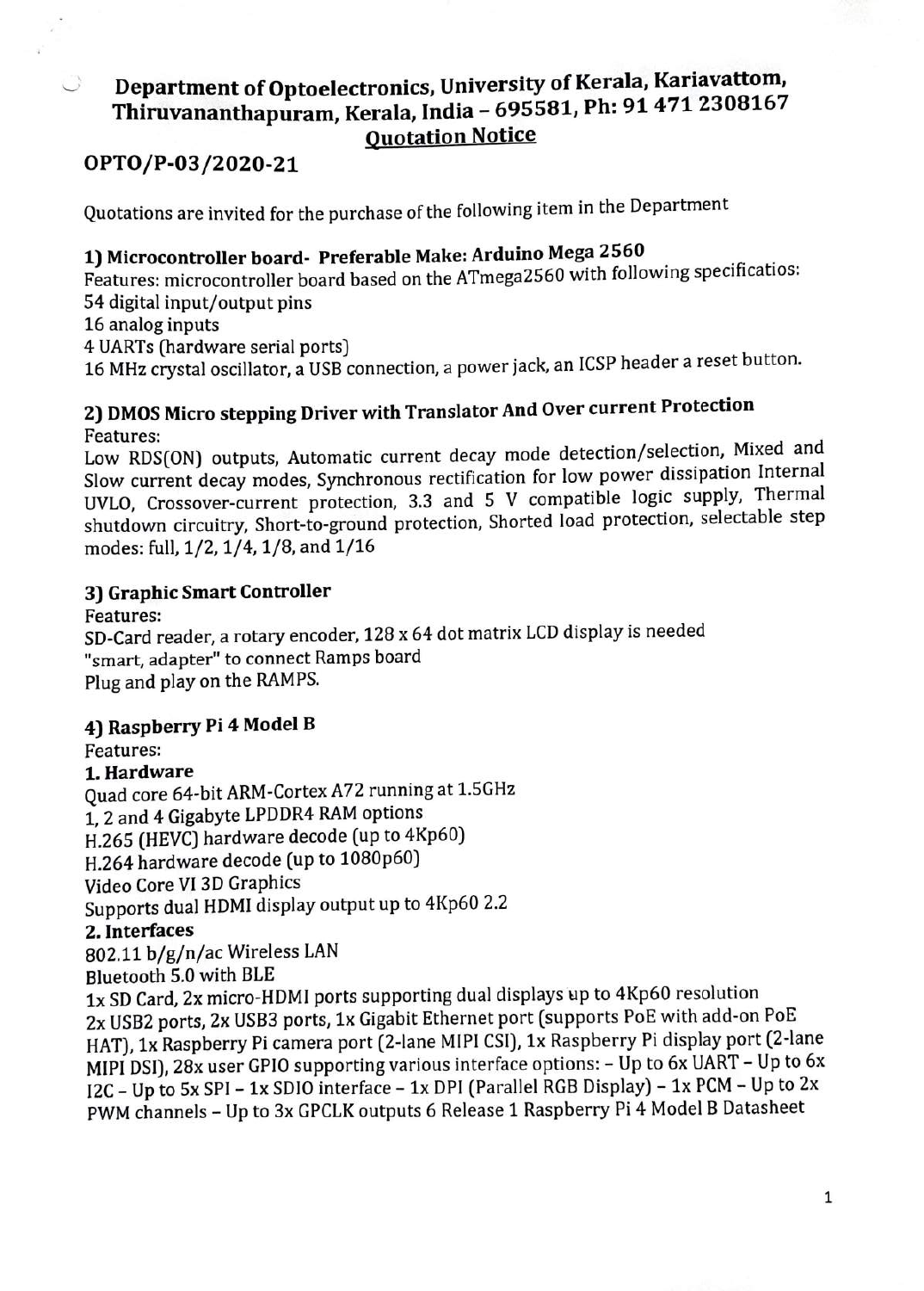# 3. Software

ARMv8 Instruction Set Mature Linux software stack GPU functions using standard APls should be available

# 5) Raspberry Pi 7" Touch Screen Display

Features:

- Screen Dimensions: 194mm x 110mmx 20mm (including standofs)
- Viewable screen size: 155mmx 86mm
- Screen Resolution 800 x 480 pixels
- 10 finger capacitive touch.

# 6) Camera of Raspberry-Pi

Features:

- High Definition camera module compatible with all Raspberry Pi models is needed.  $\bullet$
- Provides high sensitivity, low crosstalk and low noise image capture is needed
- Pi board via the CSI connector designed specifically for interfacing to cameras.  $\bullet$

The CSI bus is capable of extremely high data rates, and it exclusively carries pixel data to the processor.

# 7) LED Indicator

Features:

- Operating temperature (TOP): -55°C to +70°C.
- Storage temperature (TSTG): -55°C to +100°C.  $\bullet$
- The Led indicator is available in bright or black chrome reflector.
- The 7th digit has to be coded with 0 or 1.
- Bright chrome = 0  $\bullet$
- Black chrome = 1

### 8) 3D Printer Power Module High Power 210A MOSFET Module for 3D Printer with Connection Cable

Features:

- Based on powerful MOSFET HA210NO6  $\bullet$
- Dimensions: 60x50mm.  $\bullet$
- Mounting holes: 3.2mm diameter, for M3 screws.
- Distance between holes: 54x43mm  $\bullet$
- Very powerful MOSFET to withstand higher current than normal RAMPS or other 3D Printer controller can handle.
- Voltage: 12V-24V
- Maximum current with active cooling: 210A  $\bullet$
- Current: 50-80A safe for prolonged times without active cooling.

# 9) 1.75mm V6 Hotend Bowden Extruder, V6 Extruder All metal J-head Hotend Full Set, 0.5mm Nozzle

Features:

- 1 piece V6 Hotend with a nozzle  $\bullet$
- 1 piece blue fan duct(injection moduled PC)
- 4 pieces m3 screws to attach the fan to the fan duct  $\bullet$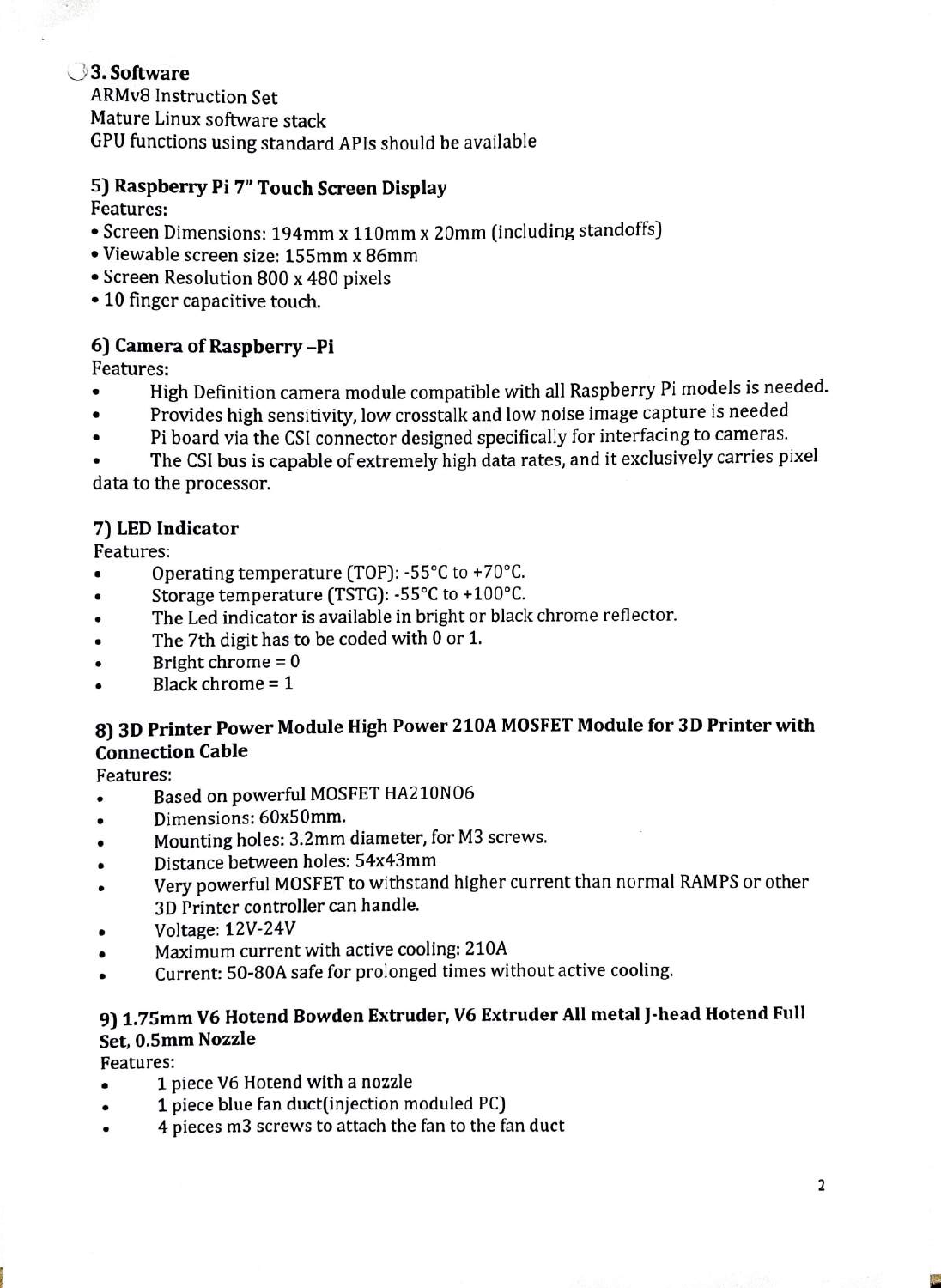- ). 1 piece fan (12v)
	- 1 piece 12v 40w Heater
	- 1 piece 100K NTC thermistor

#### 10) 3D Printer 5A Limit Switch Endstop with 1m Long Cable Features:

- Voltage Rating: 125 VAC
- $\bullet$ Current Rating:5 A
- Dimensions in mm (LxWxH) :20x15x6  $\bullet$

#### 11) Power supply

Features:

- Input Voltage 100-240 VAC, 50/60 Hz
- $\bullet$ Output voltage 24 VDC, ±2%
- $\bullet$ Maximum load 35W: 1.46 A 60W: 2.5 A 100W: 4.16A
- Connection type Flying leads
- Operating Temperature -25 °C to +50 °C (-13 °F to +122 °F)

#### 12) Power supply (12V 20A 240W DC Switching Switch Power Supply for LED Strip) Features:

- AC input 110/220V 15 percent tolerance
- $\bullet$ DC output - 12V with 20A max output
- Output over voltage protection  $\bullet$
- Over current protection
- Short circuit protection  $\bullet$
- Surge Protected Outputs  $\bullet$
- Output LED indicator
- Cooling FAN is needed  $\bullet$

#### 13) 5 Meters GT2 6MM Open Timing Belt + 4 Pes GT2 Timing Pulley 20 Teeth 5MM Bore

#### Features:

- Colour : multi  $\bullet$
- Ean: 7426883931195 ٠
- Height:5 centimetres Length:8 centimetres
- Manufacturer Series Number:GT-10018
- Model Number: GT-10018

#### 14) NEMA 17 4.2 Kg-cm Bipolar Stepper Motor for CNC Robotics RepRap 3D Printer Features:

- Voltage:3-6 V
- Torque: 4.2 Kg-cm  $\bullet$
- Step Angle: 1.8 deg/ step  $\bullet$
- Motor Shaft Diameter: 5mm
- Shaft Length: 22mm  $\bullet$
- Motor Size: 42x42x40 mm  $\bullet$
- Specification: NEMA 17  $\bullet$
- Item SKU: ISC 224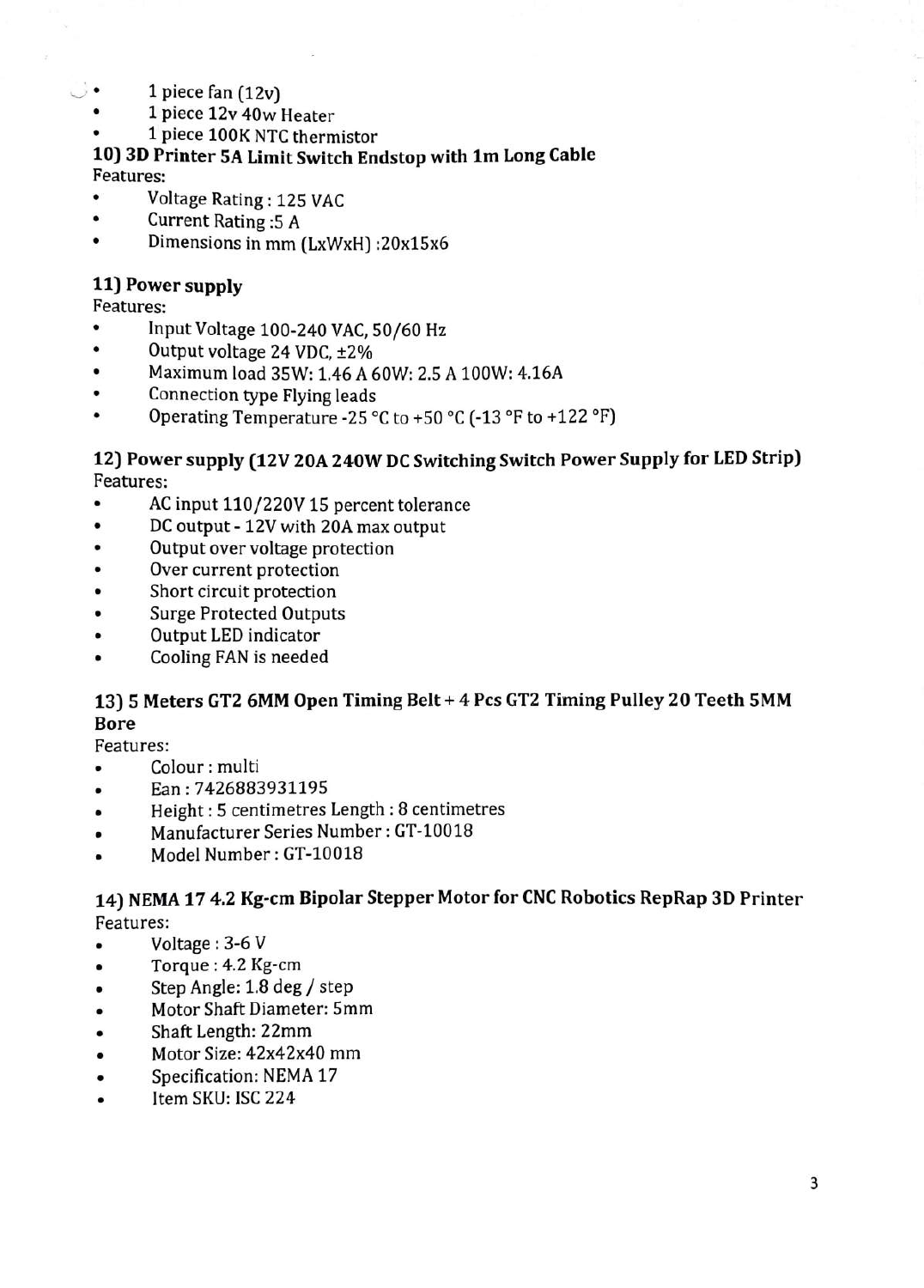### 15) Thermoplastic ABS

### Features:

- ABS (acrylonitrile butadiene styrene)
- Excellent mechanical properties: Tensile modulus, impact resistance and toughness
- 
- Withstand operating temperatures up to  $85^{\circ}$ C
- Should be UV Sensitive
- For a better print quality use an enclosure Thermoplastic PLA
- Extruder Temperature: 190-230 °C
- Printing Speed: 50-90+ mm/s
- Bed Temperature: 60-70 °C
- Bed Adhesion: Blue Painters Tape

### Thermoplastic TPU

- Abrasion Resistance < 0.1 mg (H18 500 Cycles 1kg) None
- Colour Various None
- Elongation at Break> 500 % None
- Highest Recommended Working Temperature 120 °C None
- Lowest Recommended Working Temperature -50 °C None
- Shore Hardness (Shore A) 85 ° Shore None
- Tensile Strength > 50 MPA

# Materials

- Polylactic acid, PLA filament (L-PLA natural, f= 1.75 mm;
- 
- MakerBotJ Industries, US-NY);<br>• Ethyl cellulose, EC (EthocelTM Std. 100 premium, Dow, US-MY);
- Hydroxypropyl cellulose, HPC (Klucel1 LF, Ashland, US-NJ);
- Hydroxypropyl methyl cellulose, HPMC (AffinisolTM 15cP, Dow, US-CA);
- Hydroxypropyl methyl cellulose acetate succinct, HPMCAS (AQUOT-LG1; Shin-Etsu, J):
- Methacrylic acid copolymer Eudragit1 L 100-55, EDR L, and Eudragit1 RL PO, EDR RL (Evonik, D);
- Polyethylene oxide, PEO (Sentry PolyoxTM WSR N10 LEO NF, Colorcon, UK);
- · Polyvinyl alcohol, PVA (Gohsenol1 EG 05PW, Nippon Goshei, [];
- Polyvinyl alcohol-polyethylene glycol graft copolymer, KIR (Kollicoat1 IR, BASF, D);
- Polyvinyl caprolactam-polyvinyl acetate-polyethylene glycol graft copolymer, SLP (Soluplus1, BASF, D):
- Glycerol, GLY (Pharmagel, I);
- Polyethylene glycols, PEG 400 and PEG 8000 (Clariant Masterbatches, 1):
- Triethyl citrate, TEC (Sigma Aldrich, D); acetaminophen, AAP (Rhodia, I):
- Furosemide, FUR (Metapharmaceutical, E)

# 16) Ramps 1.4

Features:

- Supply Voltage: 12V
- Standard interfaces (as that of the extruder)
- Reserved GCI like I2C and RS232
- MOSFET's are applied to the heater/ fan and thermistor circuit.
- Another 5A added to protect the component parts.
- An 11A fuse is added to the hotbed.
- Support 5 stepper drive board